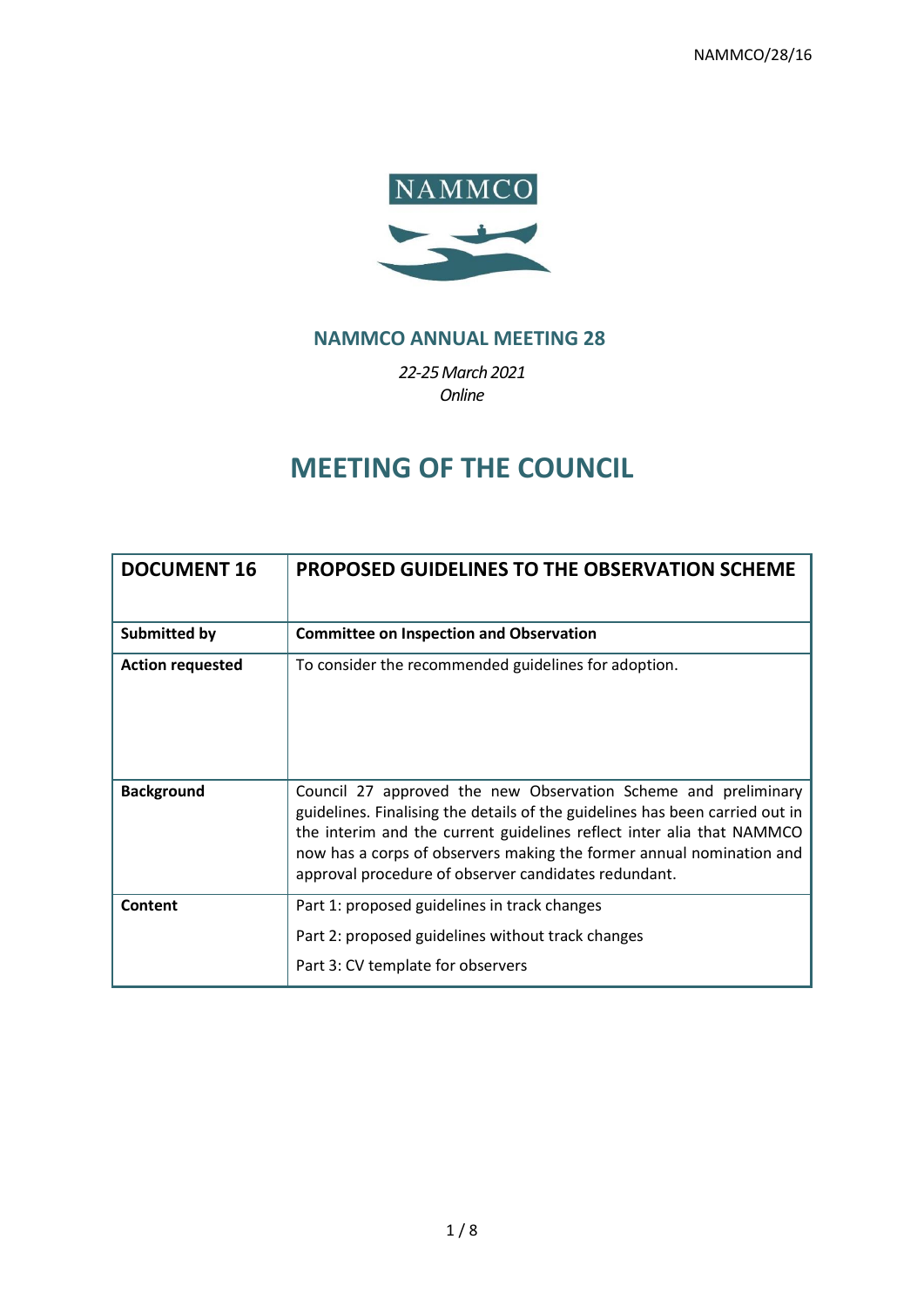# 1. **PROPOSED GUIDELINES WITH TRACK CHANGES**

Text presented to Council 27 in black, new text in red, and the proposal is undeleted black text and red text.

#### **OBSERVERS**

#### **Appointment of observers**

The Council appoints observers for one year at a time.

Member countries develop a list of candidates for the following year and send it to the Secretariat by 1 June. Member countries may nominate non-nationals as observers.

The list shall include information on the qualifications of the candidates. The Secretariat circulates by 15 June a combined list of suggested candidates to member countries for approval. In the event that a member country wishes to make a reservation to any candidate, this must be done before 15 August. It is understood that a reservation to the appointment of a particular candidate is a reservation to his/her appointment as a NAMMCO observer in any area of activity. The Secretariat then circulates the list of candidates approved by all member countries to the Council for appointment by 1 September.

The NAMMCO Council approves and appoints observers. An approved observer will continue to function in the role until his/her services are withdrawn/cancelled by either personal notification or notification by the (nominating) member country.

Member countries are required to contribute a minimum of two candidates to the corps of observers.

#### **Nomination and approval process for observers**

Member countries nominate observer candidates by notifying the Secretariat and sending their names and qualifications. The Secretariat subsequently forwards the list of nominees together with information on the qualifications of the candidates to all member countries for their approval.

The member countries have one month to consider the nominations, after which the candidates are deemed approved unless direct objections or reservations are raised.

A reservation regarding a candidate must be communicated to the Secretariat and all member countries within the month following notification of the nomination. It is understood that a reservation to the appointment of a candidate is a reservation to his/her appointment as a NAMMCO observer in any area of activity.

Candidates for whom a reservation has been expressed will not be included in the observer corps.

#### **Competence and training of observers**

The requirements for the professional, linguistic and safety at sea qualifications of the observers (professional, linguistic and safety at sea) are defined in the attached standardised CV-form for observers. the following: Observers must have at least the same level of professional competence as that required of inspectors in the country where the observations are to take place. Exemption from this requirement can be given by the country where the observations are to take place.

For safety reasons, the language competency of observers must be taken into consideration. An observer on board a hunting vessel must be able to communicate spontaneously with the crew. For communication on land, a translator may be used.

In order to ensure that the persons appointed as observers are sufficiently informed about the relevant hunting regulations and the duties of national control personnel, observers shall participate in whatever training courses are compulsory for control personnel in the member countries where the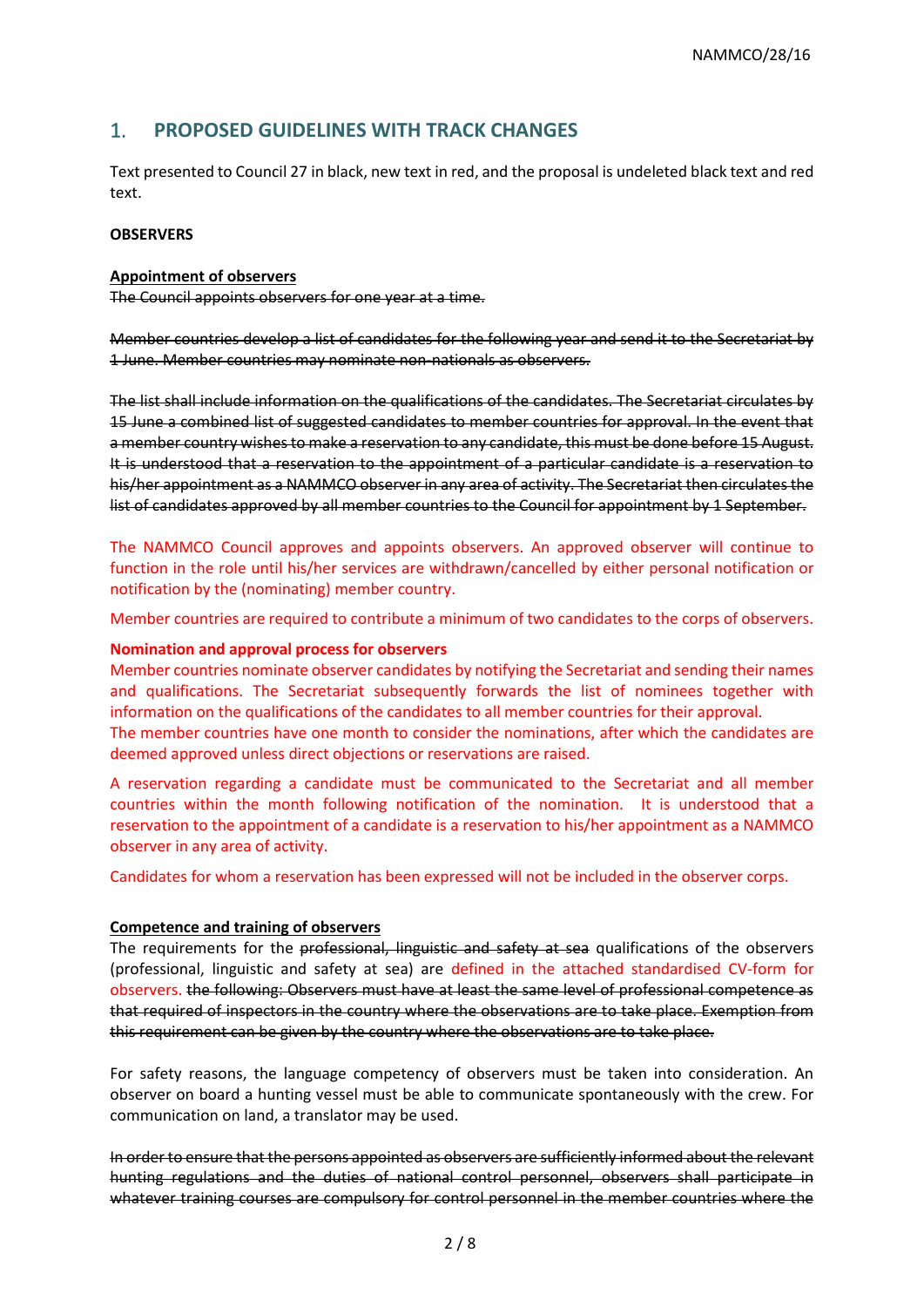observations are due to occur. If such courses are not held, or if the observer is unable for other reasons to participate in such courses, the observer must receive other relevant training, developed in co-operation between the national authorities and NAMMCO.

To ensure that observers are sufficiently informed about the relevant hunting regulations and the duties of national control personnel, observers shall receive all necessary documentation and relevant training before going into the field. Before being deployed in the field, a meeting will be held between the observer and the national authorities in question or NAMMCO to review legislation and information on how the hunt is carried out.

#### **Duties of the observer**

Observation activities can be carried out in four five areas:

- observation of whaling carried out with the use of a harpoon gun or of flensing of whales taken with a harpoon gun;
- observation of sealing or forms of whaling other than with harpoon guns, or the flensing of animals from such hunting;
- observation of hunting and/or flensing of whales
- observation of hunting and/or flensing of seals
- observation of hunting and/or flensing of walrus
- observation of the landing/delivery of marine mammal catches;
- observations of national marine mammal inspection activities

Hunt specific check lists are available for all the hunts to be observed and the observer is required to report on all the items listed.

#### **Reports**

No later than eight days after the end of the deployment period, the observer must submit a written report to the NAMMCO Secretariat. The report shall consist of the individual hunt event check list, NAMMCO hunting form (active hunting days etc, statistics) The report shall consist of the hunt specific check lists completed during the observation period and a completed standardised report form. The language of the report shall be either English or a Scandinavian language.

The Secretariat will compile an annual report for the consideration of the Council based on the check lists and the standardised report from the observers.

#### **General conduct of observers**

During the exercise of their duties, observers shall conduct themselves with appropriate tact and respect. Upon arrival at a vessel, a landing/receiving station or other place where observation duties are carried out, the observer shall always display their authorisation and identification card to the person in charge.

#### **Confidentiality**

Observers shall ensure the confidentiality of their duties and shall not report on observations carried out under the NAMMCO Inspection and Observation Scheme to any other parties than the Secretariat.

#### **ADMINISTRATION OF THE SCHEME**

#### **Plans for observation and activities**

By 1 October each year The Secretariat, in cooperation with the Committee on Inspection and Observation (CIO) develops a proposal for the Council for the scope and range of observation activities priorities (including budget) by 1 May for the following year during the following year in accordance with budgeted funds for these activities. The Council shall approve this proposal by 1 June. and appoint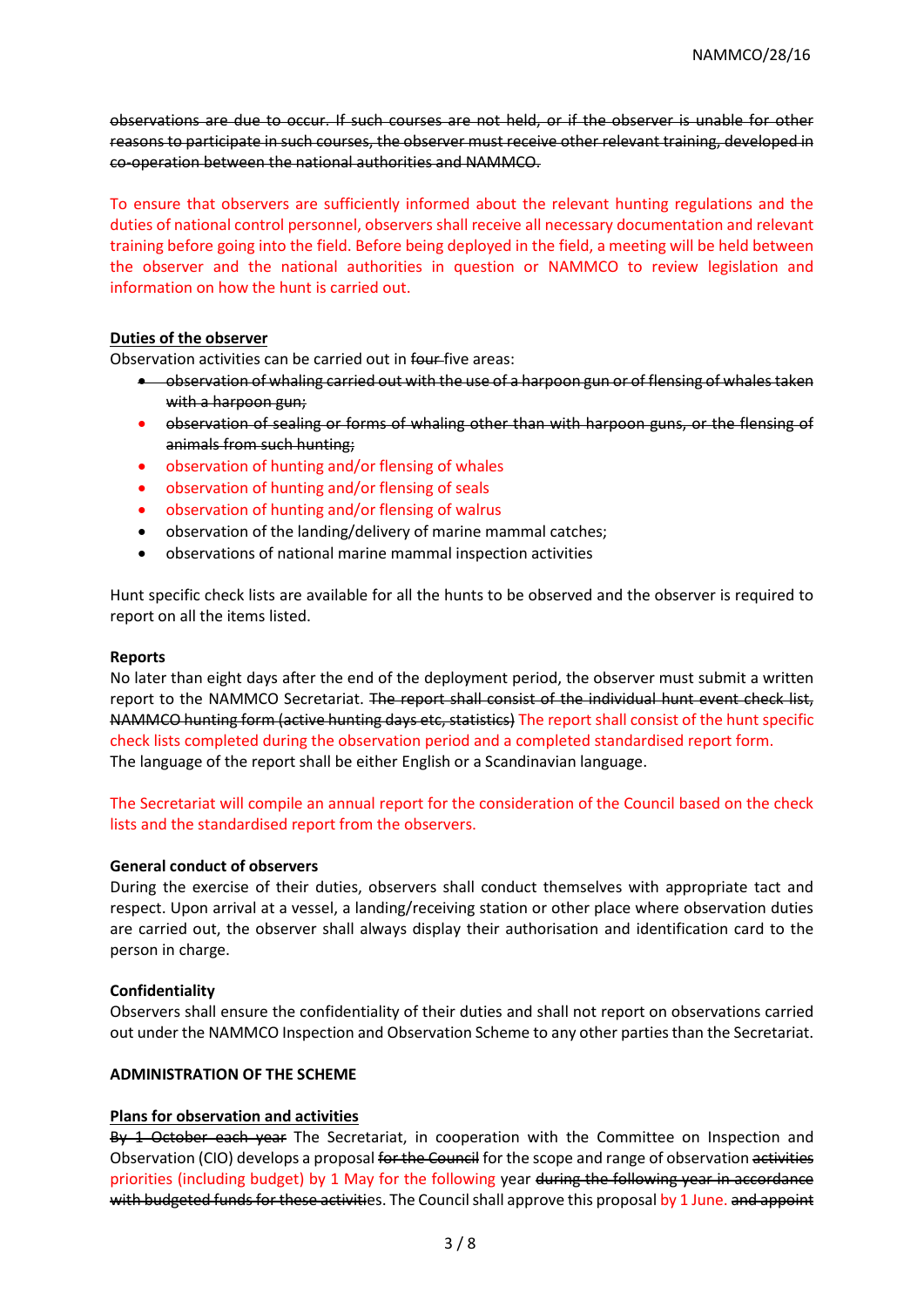the observers by 1 November. This is to facilitate the possibility of observing hunts at the start of the year. The Secretariat, in co-operation with control authorities in respective member countries, then develops a specific plan for observation activities. This plan shall, among other things, define the time frame for observation activities and shall specify the observation areas for each observer.

The Secretariat may for practical reasons, and in co-operation with the authorities of the relevant member countries, make changes in the plan if necessary. The detailed plan of observation activities shallwill only be known to the control authorities in the relevant member countries and the Secretariat.

#### **Employment of observers**

When a detailed plan for the of observation activities for the year is finalized, those observers from the corps who are will be called upon for active observation duties that year will receive an employment contract from the Secretariat. When both parties sign this contract, the observer will receive an identification card, as well as other relevant documentation necessary for his/her duties. The observer shall return his/her identification card to the Secretariat together with the final report of activities. He/she shall then receive a letter from the Secretariat confirming his/her completion of duties according to the Scheme.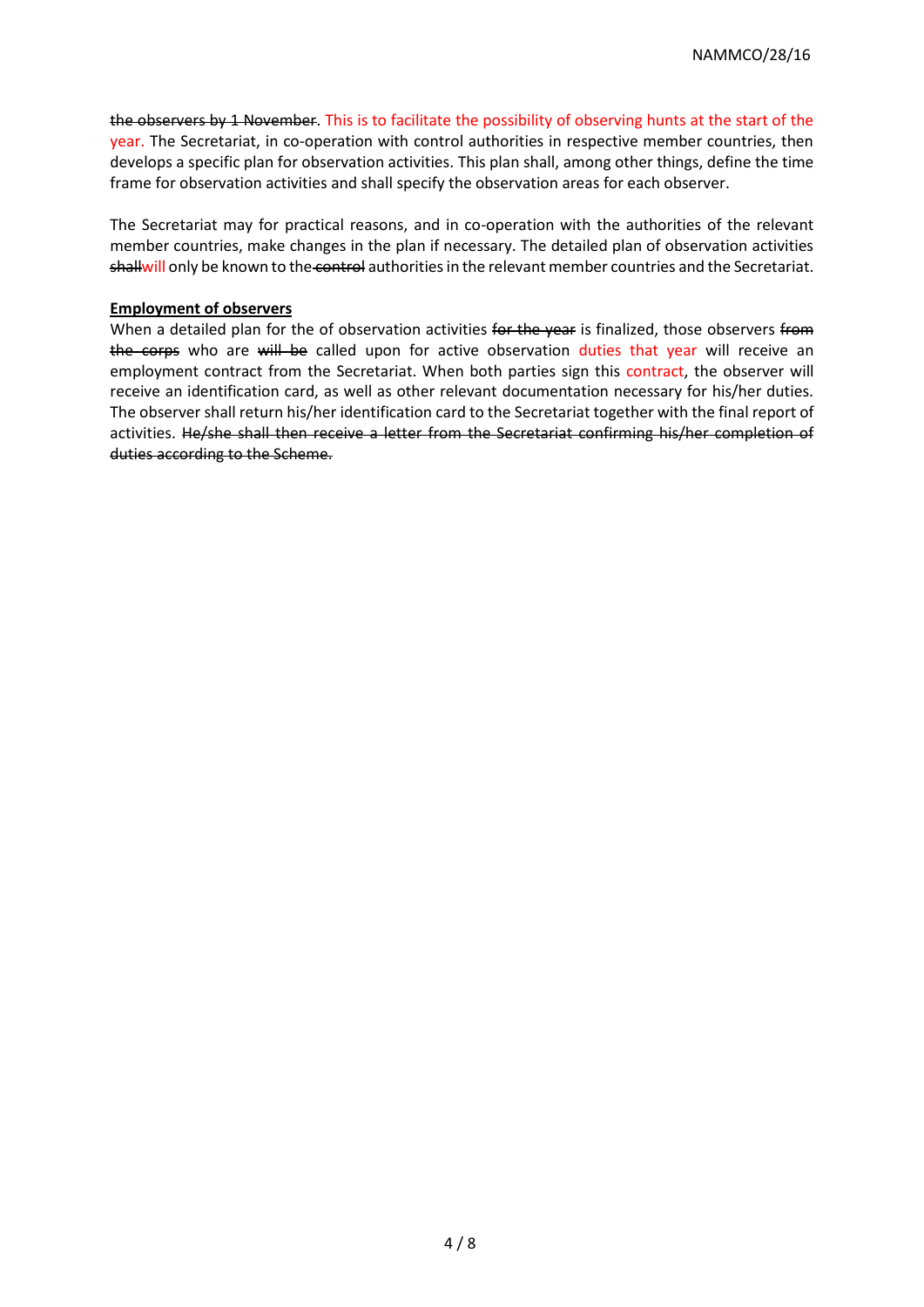# 2. **PROPOSED GUIDELINES WITHOUT TRACK CHANGES**

#### **OBSERVERS**

#### **Appointment of observers**

The NAMMCO Council approves and appoints observers. An approved observer will continue to function in the role until his/her services are withdrawn/cancelled by either personal notification or notification by the (nominating) member country.

Member countries are required to contribute a minimum of two candidates to the corps of observers.

#### **Nomination and approval process for observers**

Member countries nominate observer candidates by notifying the Secretariat and sending their names and qualifications. The Secretariat subsequently forwards the list of nominees together with information on the qualifications of the candidates to all member countries for their approval.

The member countries have one month to consider the nominations, after which the candidates are deemed approved unless direct objections or reservations are raised.

A reservation regarding a candidate must be communicated to the Secretariat and all member countries within the month following notification of the nomination. It is understood that a reservation to the appointment of a candidate is a reservation to his/her appointment as a NAMMCO observer in any area of activity.

Candidates for whom a reservation has been expressed will not be included in the observer corps.

#### **Competence and training of observers**

The requirements for the qualifications of the observers (professional, linguistic and safety at sea) are defined in the attached standardised CV-form for observers.

For safety reasons, the language competency of observers must be taken into consideration. An observer on board a hunting vessel must be able to communicate spontaneously with the crew. For communication on land, a translator may be used.

To ensure that observers are sufficiently informed about the relevant hunting regulations and the duties of national control personnel, observers shall receive all necessary documentation and relevant training before going into the field. Before being deployed in the field, a meeting will be held between the observer and the national authorities in question or NAMMCO to review legislation and information on how the hunt is carried out.

#### **Duties of the observer**

Observation activities can be carried out in five areas:

- observation of hunting and/or flensing of whales
- observation of hunting and/or flensing of seals
- observation of hunting and/or flensing of walrus
- observation of the landing/delivery of marine mammal catches;
- observations of national marine mammal inspection activities

Hunt specific check lists are available for all the hunts to be observed and the observer is required to report on all the items listed.

#### **REPORTS**

No later than eight days after the end of the deployment period, the observer must submit a written report to the NAMMCO Secretariat. The report shall consist of the hunt specific check lists completed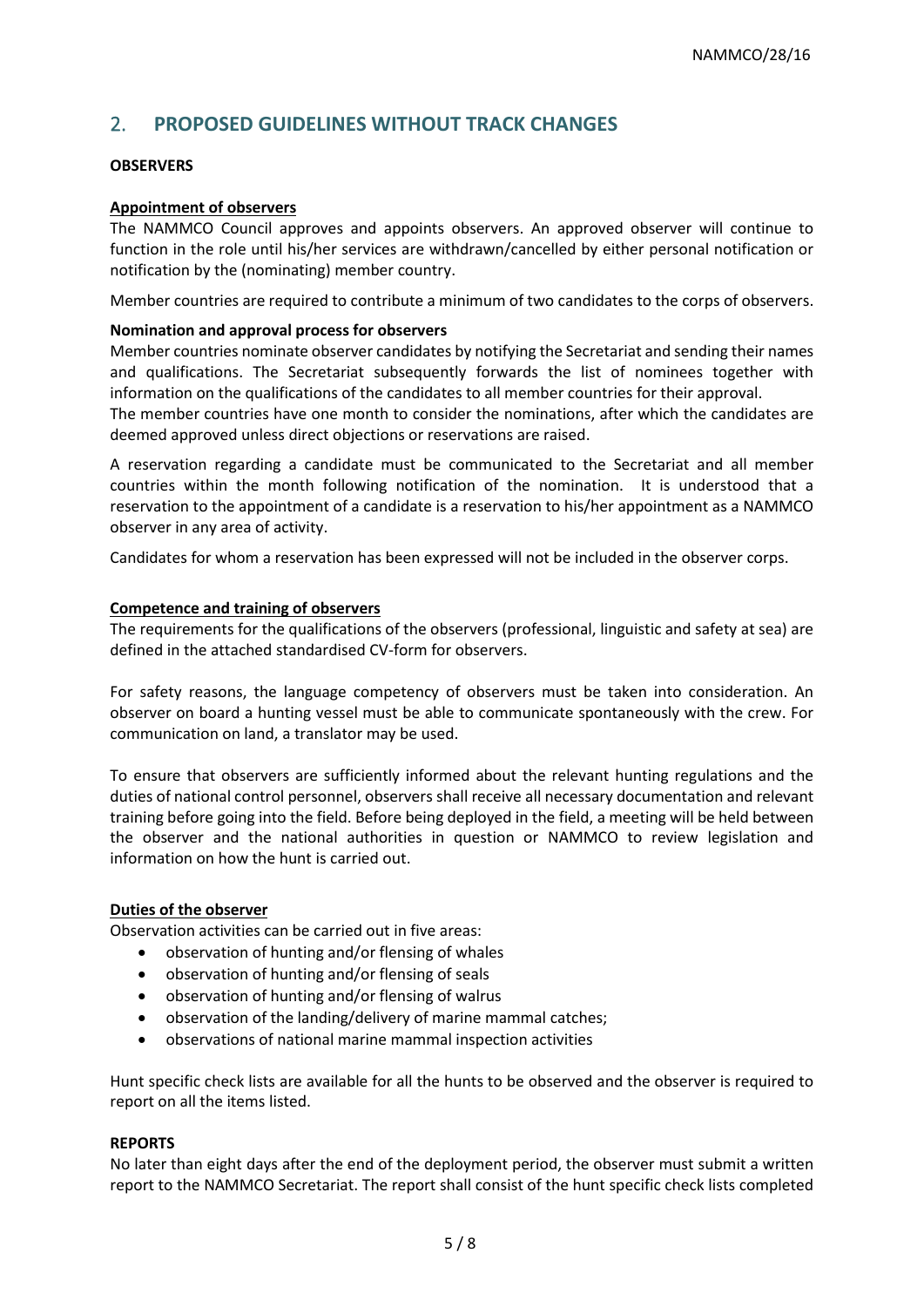during the observation period and a completed standardised report form. The language of the report shall be either English or a Scandinavian language.

The Secretariat will compile an annual report for the consideration of the Council based on the check lists and the standardised report from the observers.

#### **GENERAL CONDUCT OF OBSERVERS**

During the exercise of their duties, observers shall conduct themselves with appropriate tact and respect. Upon arrival at a vessel, a landing/receiving station or other place where observation duties are carried out, the observer shall always display their authorisation and identification card to the person in charge.

#### **CONFIDENTIALITY**

Observers shall ensure the confidentiality of their duties and shall not report on observations carried out under the NAMMCO Inspection and Observation Scheme to any other parties than the Secretariat.

#### **ADMINISTRATION OF THE SCHEME**

#### **Plans for observation and activities**

The Secretariat, in cooperation with the Committee on Inspection and Observation (CIO) develops a proposal for the scope and range of observation priorities (including budget) by 1 May for the following year. The Council shall approve this proposal by 1 June. This is to facilitate the possibility of observing hunts at the start of the year. The Secretariat, in co-operation with control authorities in respective member countries, then develops a specific plan for observation activities. This plan shall, among other things, define the time frame for observation activities and shall specify the observation areas for each observer.

The Secretariat may for practical reasons, and in co-operation with the authorities of the relevant member countries, make changes in the plan if necessary. The detailed plan of observation activities will only be known to the control authorities in the relevant member countries and the Secretariat.

#### **Employment of observers**

When a detailed plan for the of observation activities is finalized, those observers who are called upon for active observation duties that year will receive an employment contract from the Secretariat. When both parties sign this contract, the observer will receive an identification card, as well as other relevant documentation necessary for his/her duties. The observer shall return his/her identification card to the Secretariat together with the final report of activities.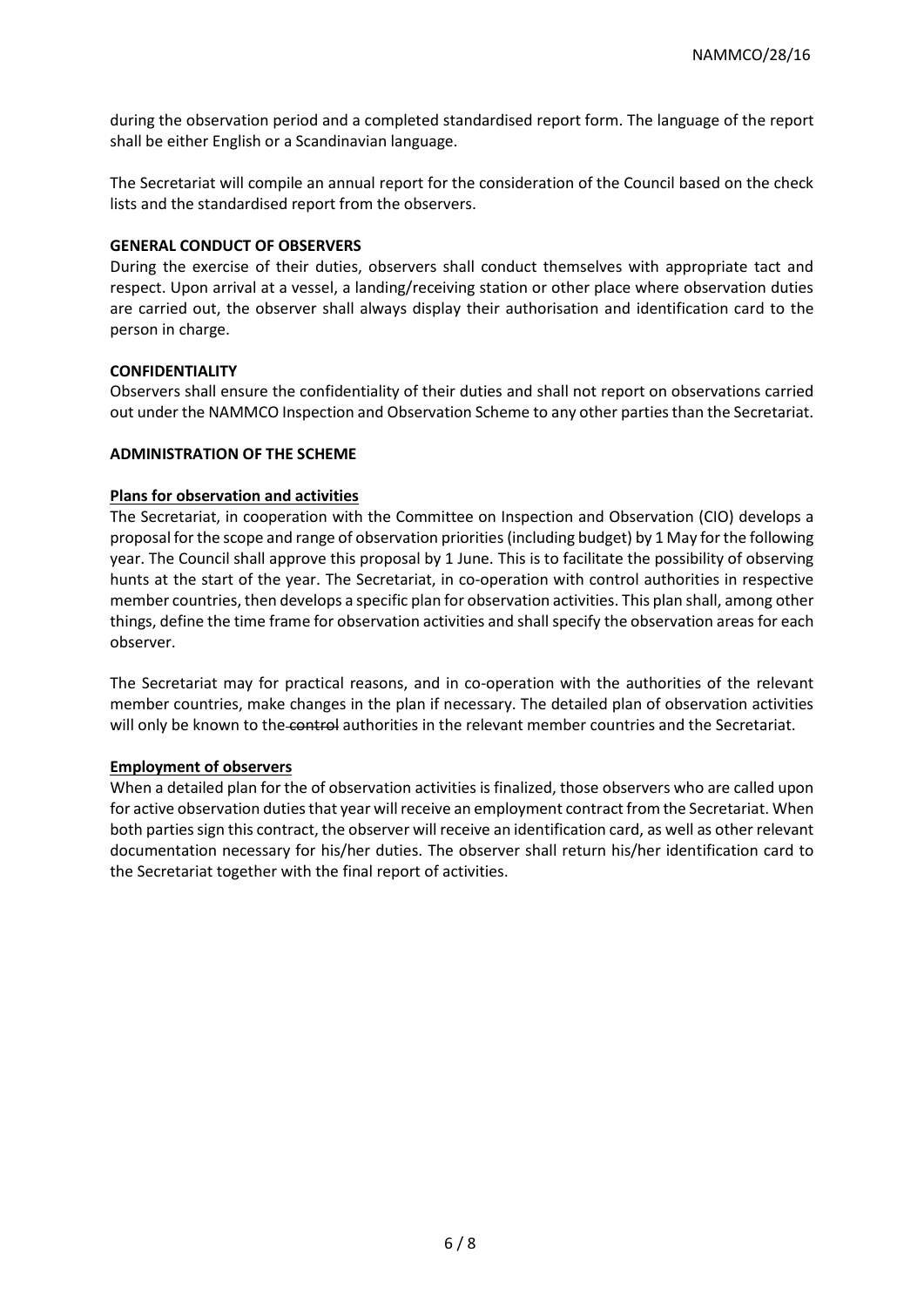# 3. **CV TEMPLATE FOR NAMMCO OBSERVER CANDIDATE**

Full name/navn Address/adresse Telephone number/telefon Email address/epost Date of birth/fødselsdato Nationality/nasjonalitet

### **Overview of candidate's education and courses of relevance/oversikt over kandidatens utdannelse og relevante kurs**

| <b>Education/Utdannelse</b>                       | Graduated/employment,<br>yes/no, year  | Courses/certificates,<br>yes/no, year |
|---------------------------------------------------|----------------------------------------|---------------------------------------|
|                                                   | Uteksaminert/ansatt ja/nei,<br>årstall | Kurs/sertifikater, ja/nei,<br>årstall |
| Veterinarian / veterinær                          |                                        |                                       |
| Wildlife officer / jaktbetjent                    |                                        |                                       |
| Fisheries inspector / fiskeri<br>inspektør        |                                        |                                       |
| Biologist / biolog                                |                                        |                                       |
| Safety course in handling of<br>whale grenade-99  |                                        |                                       |
| Sikkerhetskurs i behandling av<br>Whale granat-99 |                                        |                                       |
| Hunting license / fangstlisens                    |                                        |                                       |
| Sea safety course<br>Sikkerhet på sjøen*1         |                                        |                                       |
| Health certificate *2                             |                                        |                                       |
| Other, specify / annet angi hva                   |                                        |                                       |

# **Further description of education and courses of relevance/ytterligere beskrivelse av utdannelse og relevante kurser**

• \*1 Nominated observers shall have a minimum standard of survival at sea, meeting the requirements of STCW section A-VI/1 and being based on the guidelines of IMO Model Courses. **The nominating Party is responsible that these minimum standards are met**.

Reference to IMO: <http://www.adrialibar.com/tecajevi/basic-safety-training-stcw-a-vi-1/18.html>

\*2: GL: Beskiget til å bli søfarende. FO: Blåbog fra søfartslege, IS and NO: coming